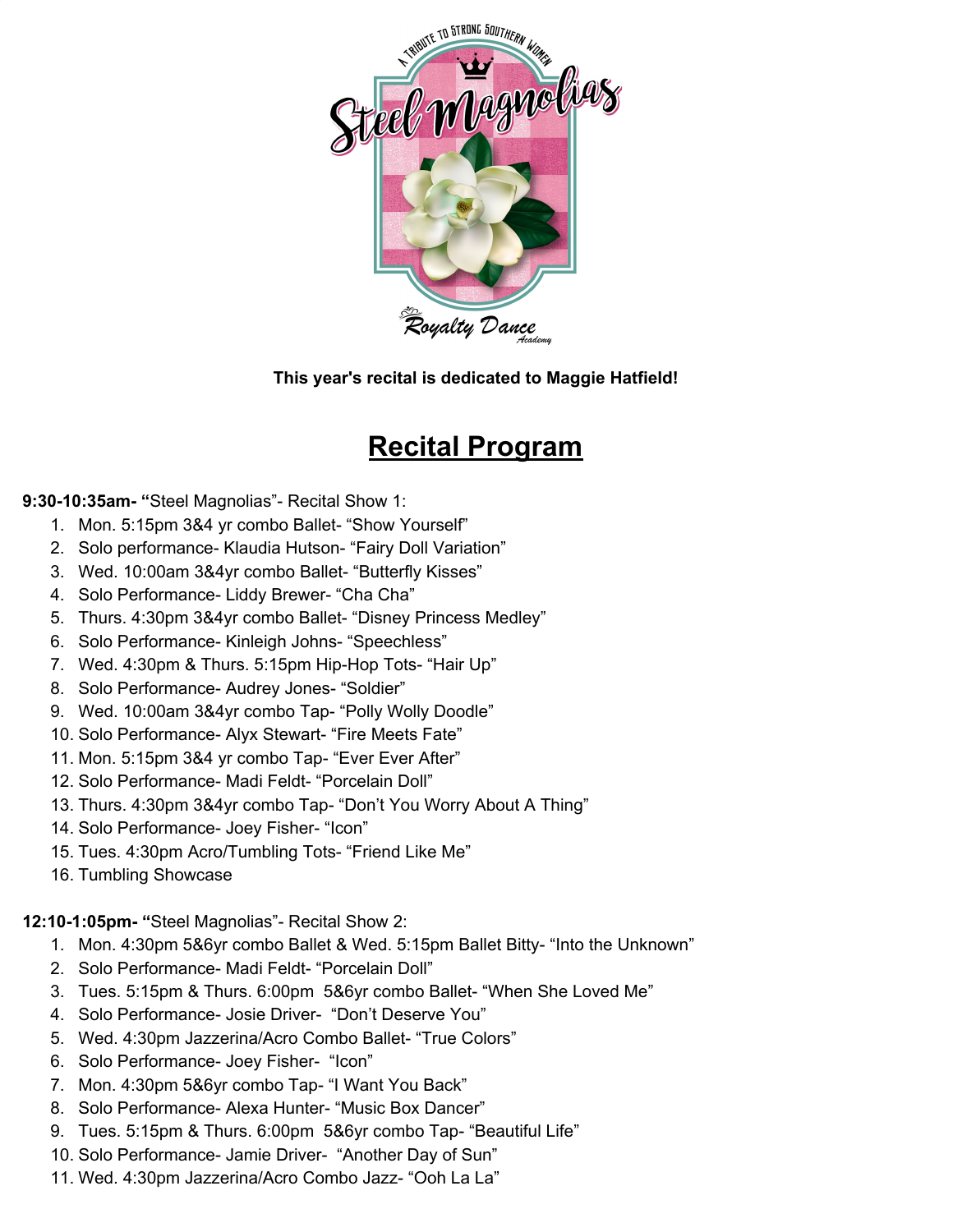12. Tumbling Showcase

**2:00-3:07pm- "**Steel Magnolias"- Recital Show 3 (ballet classes):

- 1. Thurs. 6:00pm Beginning Pointe- "Rhapsody in Blue"
- 2. Mon. 7:30pm Intermediate Pointe- "An American in Paris"
- 3. Mon. 5:00pm Ballet petite- "Once Upon A Dream"
- 4. Tues. 5:15pm Ballet Petite- "A Dream is a Wish Your Heart Makes"
- 5. Wed. 6:00pm Ballet Petite- "Shut Up and Dance"
- 6. Wed. 6:45pm Remix Ballet B- "Lose You to Love Me"
- 7. Mon. 6:45pm Drill Team Ballet- "Lux Aeterna"
- 8. Tues. 6:00pm Ballet Mini- "Yellow Rose of Texas"
- 9. Thurs. 4:30pm Ballet Mini- "Alla Turea"
- 10. Ballet Jeunesse III- "Serenade No. 13 in G Major"
- 11. Ballet Jeunesse I & Jeunesse- "Casta Diva"
- 12. Pearl/Sapphire Prodigy (video only)- "Enchanted Toy Shop"
- 13. Emerald Prodigy Video (video only)- "Belle of the Ball"
- 14. Ballet Jeunesse II- "Vivaldis Autumn Season"

**3:45-4:37pm- "**Steel Magnolias"- Recital Show 4 (jazz classes):

- 1. Mon. 7:30pm Drill Team Jazz- ""Whole Lotta Woman"
- 2. Wed. 6:00pm Tech/Jazz Titanium (1-3rd grade)- "Spice Up Your Life"
- 3. Thurs. 6:45pm Tech/Jazz Titanium (1-3rd grade)- "Me Too"
- 4. Tues. 7:30pm Tech/Jazz Titanium (4-6th grade)- "Kill This Love"
- 5. Wed. 6:45pm Tech/Jazz Silver- "Sax"
- 6. Thurs. 4:30pm Tech/Jazz Silver- "I Will Survive"
- 7. Tues. 6:45pm Tech/Jazz Gold- "Ain't Your Mama"
- 8. Thurs. 7:30pm Tech/Jazz Platinum- "Mama Knows Best"
- 9. Pearl Jazz (video only)- "When I Rule the World"
- 10. Sapphire Jazz (video only)- "Bom Bom"
- 11. Emerald Jazz (video only)- "Not All Who Wonder"
- 12. Ruby Jazz (video only)- "Dive In"
- 13. Diamond Jazz (video only)- "M.I.L.K."

## **5:15-5:54pm- "**Steel Magnolias"- Recital Show 5 (contemporary classes):

- 1. Mon. 6:00pm Contemporary I- "Ashes"
- 2. Tues. 6:45pm Contemporary II- "Rescue"
- 3. Tues. 5:15pm Adv. Contemporary II- "You Are Enough"
- 4. Mon. 8:15pm Contemporary III- "Helium"
- 5. Tues. 8:15pm Adv. Contemporary III- "Rise Up"
- 6. Pearl Contemporary (video only)- "Children of War"
- 7. Sapphire Contemporary (video only)- "Where We Stand"
- 8. Emerald Contemporary (video only)- "Keeping Your Head Up"

## **6:30-7:06pm- "**Steel Magnolias"- Recital Show 6 (hip-hop classes):

- 1. Wed. 5:15pm Hip-Hop I- "Sayless"
- 2. Thurs. 7:30pm Hip-Hop I- "Two Step Remix"
- 3. Wed. 6:45pm Hip-Hop II- "I Spy"
- 4. Wed. 6:00pm Adv. Hip-Hop II- "Watch Me"
- 5. Wed. 7:30pm Hip-Hop III- "Yikes"